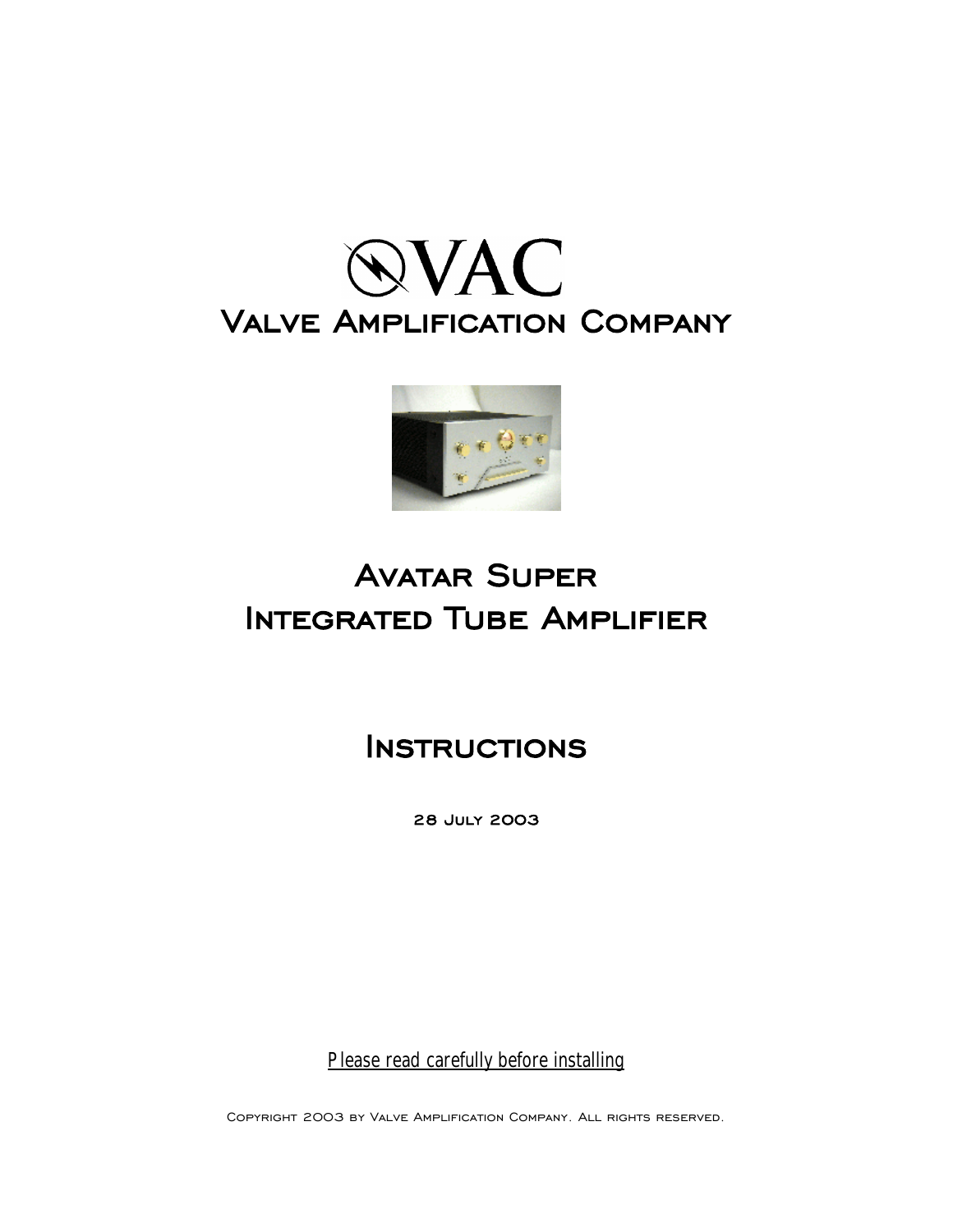#### **WELCOME**

Congratulations on your purchase of the VAC Avatar Super, and welcome to the family of VAC owners!

Your VAC is designed not to the latest fad but to substance, providing the highest quality of sound. Time spent familiarizing yourself with this manual will be well rewarded.

It is our goal to provide instruments of the highest quality, be informative to all of our customers, and to provide responsive, effective customer service.

Please feel free to contact us if we can be of assistance. We can be reached:

| Telephone | 941 359 2066        |
|-----------|---------------------|
| Fax       | 941 359 2057        |
| E-mail    | $info@vac-amps.com$ |
| Website   | www.vac-amps.com    |

We look forward to being of service, even as you have many years of enjoyment from your Avatar Super.

Kevin M. Hayes President, VAC

#### **INTRODUCTION**

In recent years, integrated amplifiers have become the fastest-growing product category in consumer audio electronics. Given this popularity, and the demand among audiophiles for higher performance integrateds than were previously available, VAC proudly presents Avatar Super, the finest integrated amplifier ever created.

Rather than simply focusing upon the size and cost benefits inherent to the integrated amplifier, VAC took advantage of the performance advantages which are unique to the genre. By building a preamplifier and power amplifier on a single chassis, each component has been optimized to complement the other in a way not possible with separates. The result is a level of sound quality which only the largest and most costly amp/preamp combinations can approach. Ergonomically intuitive and functionally complete, Avatar Super has been designed to exceed the expectations of the most sophisticated music lovers.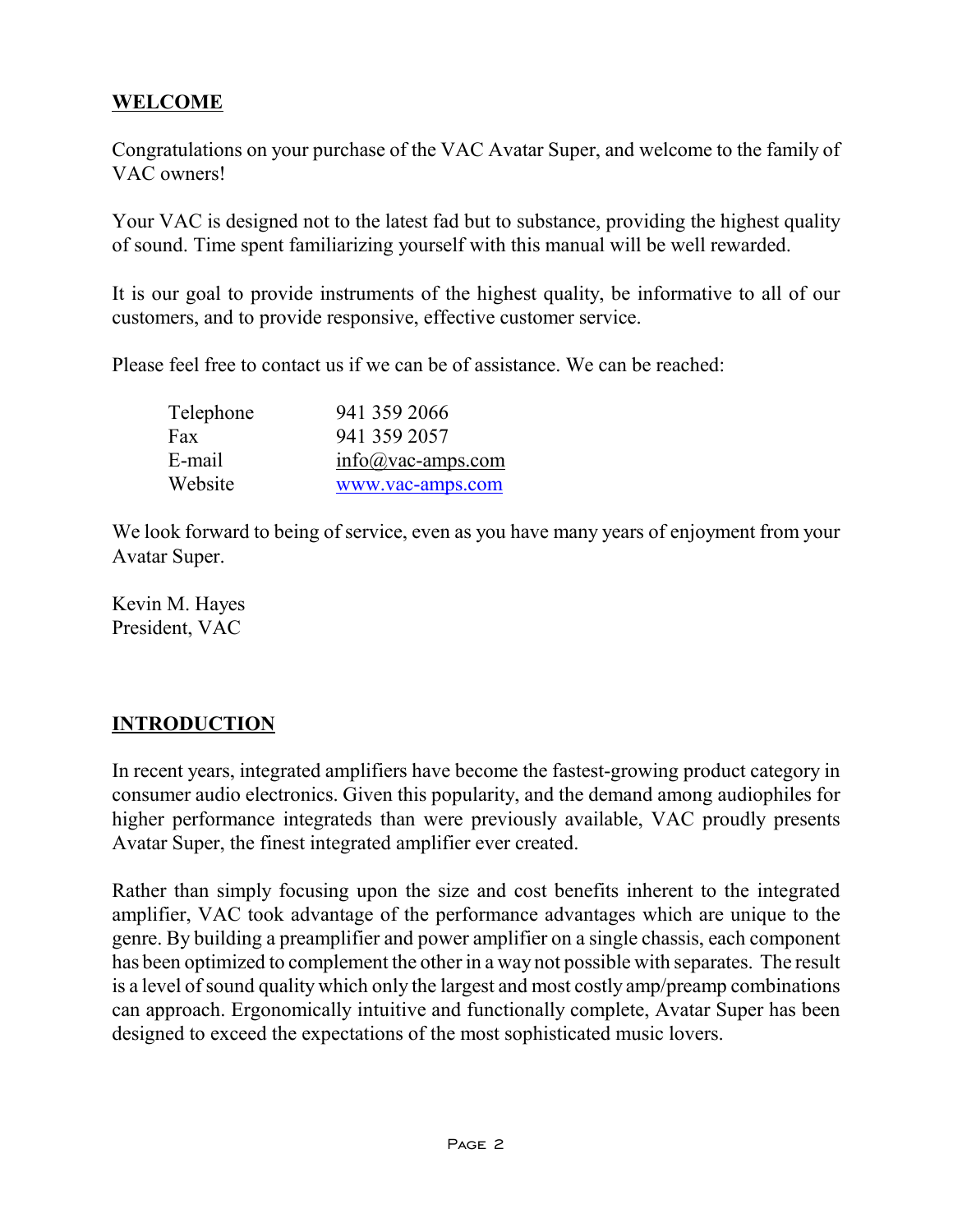#### **GENERAL PRECAUTIONS & SAFETY NOTES**

- 1. DO NOT REMOVE CHASSIS COVER UNTIL UNIT HAS BEEN SWITCHED OFF FOR 5 MINUTES. TUBES BECOME HOT IN USE, AND CAN CAUSE INJURY. DO NOT EXPOSE CHASSIS TO MOISTURE. DO NOT PLUG INTO AN AC SOURCE UNTIL ALL CONNECTIONS ARE COMPLETED.
- 2. Complete all signal (interconnect and speaker cable) connections *before* connecting the AC cord to the wall outlet and turning the unit on. Similarly, always turn the amplifier off and remove the AC power cord before detaching cabling. Failure to observe this sequence can result in damage to the amplifier, speakers or associated components.
- 3. At turn on, all volume controlsshould be full counter-clockwise and the mode switch should be set to "Mute". Allow one (1) minute for warm up before commencing playback. Note: Mute is automatically engaged when switching on the unit.
- 4. For protection of your speakers and power amplifier, always switch amplifier to "Mute" before switching the power off or on. Note: Mute is automatically engaged when switching on the unit.
- 5. THESE UNITS CONTAIN NO USER SERVICEABLE PARTS. DO NOT REMOVE THE BOTTOM COVER. LETHAL VOLTAGES ARE PRESENT WITHIN THE CHASSIS. DO NOT OPERATE THE UNITS IF THEY ARE WET.
- 6. VACUUM TUBES BECOME HOT ENOUGH TO CAUSE SERIOUS BURNS. NEVER TOUCH A TUBE WHEN THE UNIT IS ON. IT MAY TAKE SEVERAL MINUTES FOR THE TUBES TO COOL DOWN AFTER THE UNIT IS SWITCHEDOFF. FORTHISREASON THETOPCAGESHOULD ALWAYSBE LEFT SECURELY IN PLACE.
- 7. The Avatar Super is heavy. Please exercise caution in lifting the unit, and take care to install Avatar Super securely in a sturdy, well designed stand so that it will not fall or tip over (this could cause serious, possibly fatal injury).
- 8. DO NOT TURN THE SMALL PLASTIC SCREW ON THE METER. IF YOU DO, THE UNIT MUST BE RETURNED TO VAC FOR RECALIBRATION.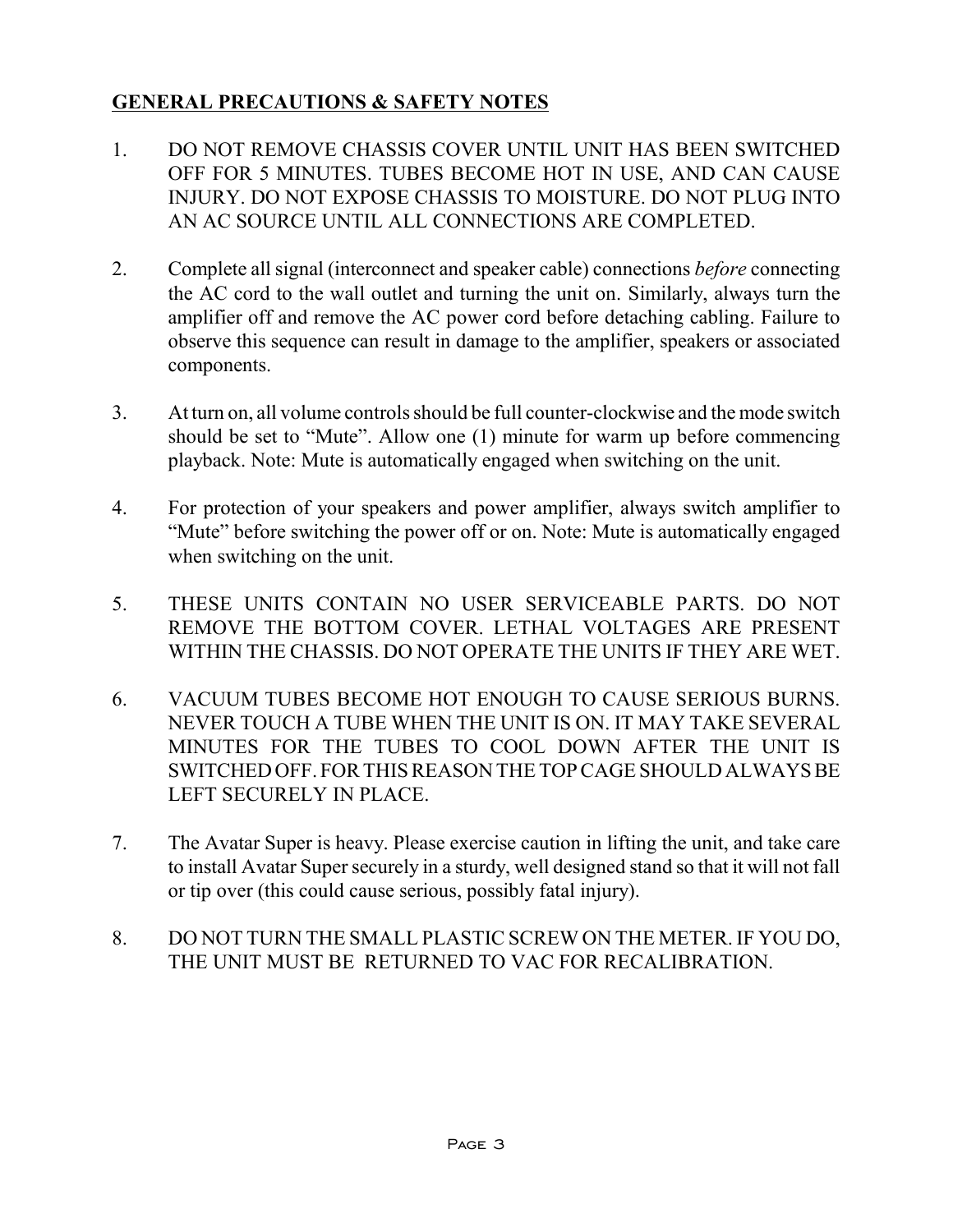#### **INSTALLING Avatar Super**

Physical requirements:

- 1) Provide Adequate Ventilation-Allow at least three inches of free airspace above and two inches to either side of Avatar Super.
- 2) Do not place Avatar Super in a completely enclosed cabinet. If equipment cabinet has a solid front door, a "boxer" fan will be necessary to ensure proper airflow.
- 3) Do not stack other components (or any objects which could impede proper ventilation) on top of Avatar Super.
- 4) Do not operate Avatar Super on carpet, or on any other surface that might restrict airflow.
- 5) Avatar Super's chassis cover will become very warm during normal use.
- 6) Avatar Super must be installed in a secure, sturdy, properly built (and ventilated) stand, cabinet or enclosure. Avatar Super is heavy, and could inflict serious injury or property damage if it falls, or if the stand upon which it is place tips over. This concern is particularly important in households with small children who might try to climb furniture.

#### Basic Hookup:

- 1) Connect line level inputs(CD, Tuner, Tape, etc.) to the appropriate RCA input jacks on Avatar Super's rear panel. Note: with the exception of Phono, all Avatar Super inputs are "line level". Any non-phono source component may be connected to any input EXCEPT FOR phono.
- 2) Connect phono cables to the rear panel RCA input labeled "Phono." Connect the ground wire from the turntable or phono cable to the "Ground" terminal provided on Avatar Super's rear panel. (See "Phono Section" for cartridge types appropriate for use with Avatar Super)
- 3) Connect loudspeaker cables to the five-way binding posts on Avatar Super's rear panel. Make sure that all connections are tight (Do NOT over tighten, or damage to amplifier or speaker cable may result), and that heavy or bulky cables are properly strain-relieved. You will notice that Avatar Super includes four posts for each of the two (i.e., left and right) amplifier channels; use the positive connections that best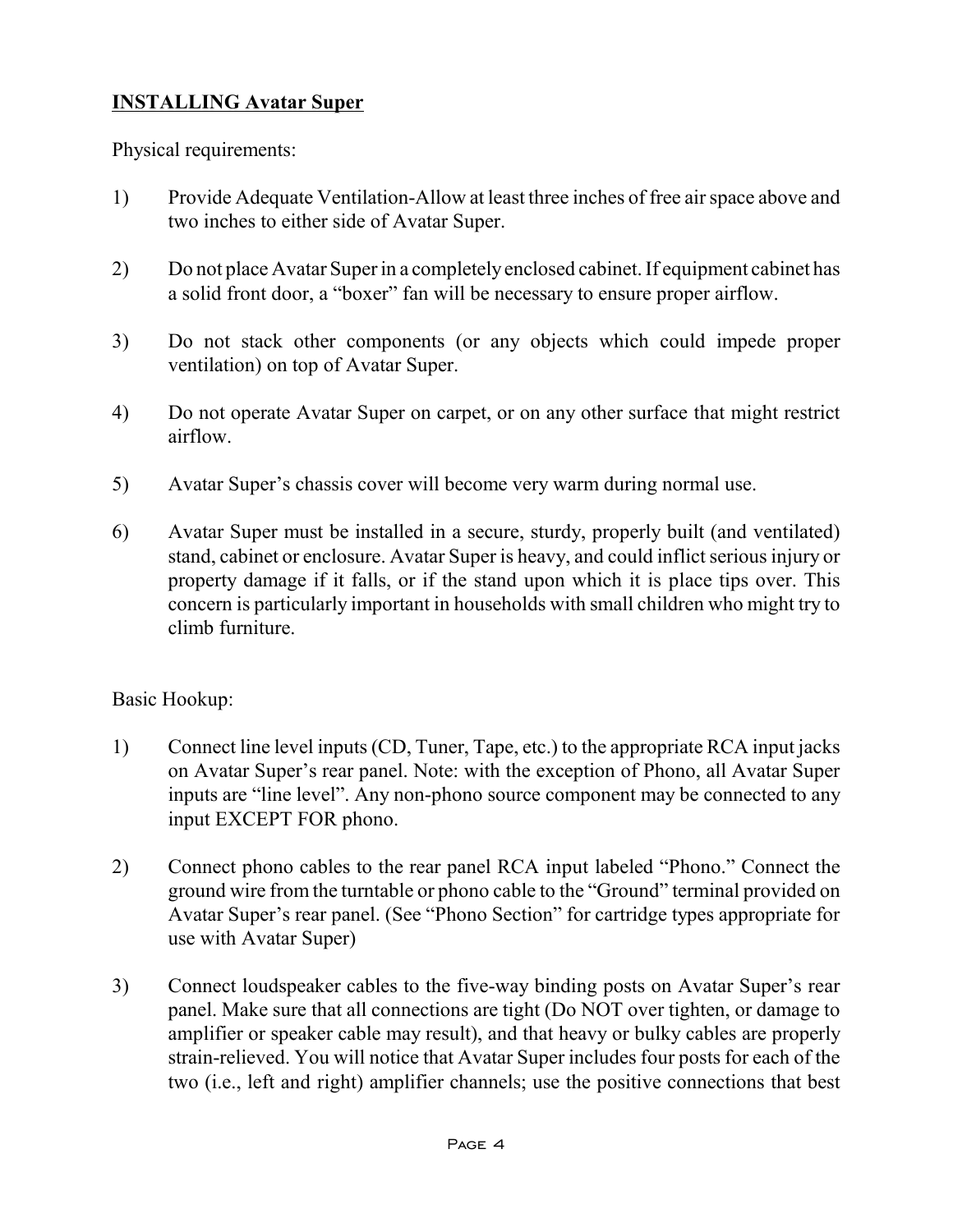match your speaker's impedance (2, 4, or 8 ohms).

Note: The line stage of the Avatar Super inverts absolute phase. If you are concerned about absolute phase, you may correct for this by inverting your loudspeaker connections, i.e., connect the positive speaker lead to the "G" terminal, and the negative speaker lead to "2", "4", or "8".

- 4) Connect the AC power cord to the IEC connector on Avatar Super's rear panel. ALWAYS connect power cord to component before plugging it into an AC outlet, and make sure that unit's power switch is set to the "off" position before making the final connection. For best performance, try to route the power cord away from signal cables.
- 5) Mute is automatically engaged when switching on the Avatar Super.
- 6) Allow Avatar Super to warm up for a few minutes, then adjust output tube bias. (See "Output Tube Bias Adjustment", below)

As with all high performance audio products, the sonic characteristics of all VAC products will continue to improve during the first several hundred hours of use.

#### **OPERATING VOLTAGE**

The Avatar Super may be set to run from 100, 120, 220, or 240 volt ac power sources. If your local voltage is between these, select the one just higher than your local voltage. For example, if your power is at 230 volts, set Avatar Super for 240 volts, not 220 volts.

Voltage isset bymeans of the voltage configuration card, located behind the main fuse. The setting is indicated by the number which is visible on the installed card.

#### **THE FUSE MUST MATCH THAT SPECIFIED FOR YOUR LOCAL POWER !**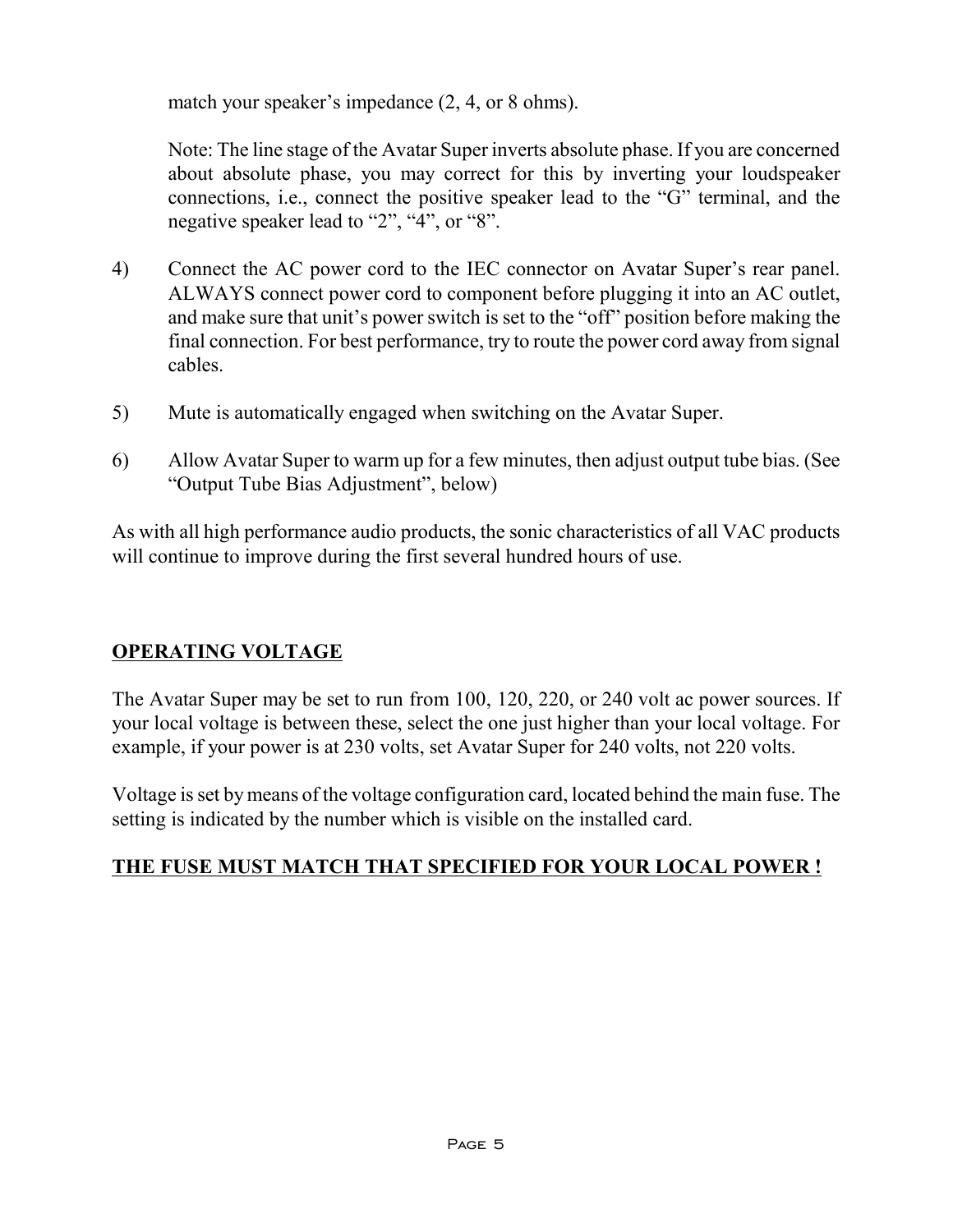#### **OPERATING AVATAR SUPER**

Front Panel Controls:

Although most of Avatar Super's front panel controls (Volume, Power, Mute) are self explanatory, VAC has outfitted this unit with several advanced features which bear further description:

Phono Section: In addition to four line level inputs (CD, 1, 2, 3), Avatar Super includes a discrete, pure tube phono preamplifier, which is engaged by rotating the "Selector" switch (found at the upper left-hand corner of faceplate) fully counterclockwise to the "Phono" position. Avatar Super's phono preamplifier provides 39 dB of gain, suitable for use with MM (moving magnet) and many high-output MC (moving coil) cartridges. Your VAC dealer can recommend the proper phono cartridge(s) for use with Avatar Super.

Monitor: The small knob found at the lower left-hand corner of the faceplate switches between "Source" and "Tape".In the "Source" position, inputselection is determined bythe Source Selector Switch. In the "Tape" position, the Source Selector is overridden, and the Tape inputs are activated. Important: Avatar Super is outfitted with a full "tape loop", including a line level tape input and a fixed level recording output. In addition to driving the recording inputs of a tape deck, this output can supply signal to any typical line level input, enabling Avatar Super to control a second zone in multi room installations.

Home Theater Mode: Located immediately to the right of the bias meter, a rotary switch labeled "Input" provides access to Avatar Super's most unusual feature. When set in the "Selector" position, input choice is governed by the Input Selector switch. This is the normal setting for Avatar Super, and enables the unit to be used as a typical integrated amplifier. Rotating the control clockwise to the "Home Theater" position separates the preamplifier and power amplifier sections, and enables the Avatar Super's power amplifier to be driven by an external source, such as the front left- and right-channel outputs of a multichannel processor. In this case, the users' analog stereo sources would be connected, as usual, to the Avatar Super's line, phono and tape inputs. A/V inputs (DVD, Laserdisc, DSS, etc.) would be connected to the home theater processor, and the processor's main outputs would be connected to the pair of rear panel RCA jacks labeled "Home Theater Direct". When the "Input" control is set to the "Home Theater" position, Avatar Super functions as a power amplifier ONLY, and is controlled by the external processor, preamplifier, or other component connected to the "Home Theater Direct" inputs.

Mute: This control is a momentary rotary switch that 'toggles' between the muted and unmuted condition.In the "Mute" condition, all inputsignal is blocked from Avatar Super's power amplifier section. Note: Mute is automatically engaged when switching on Avatar Super.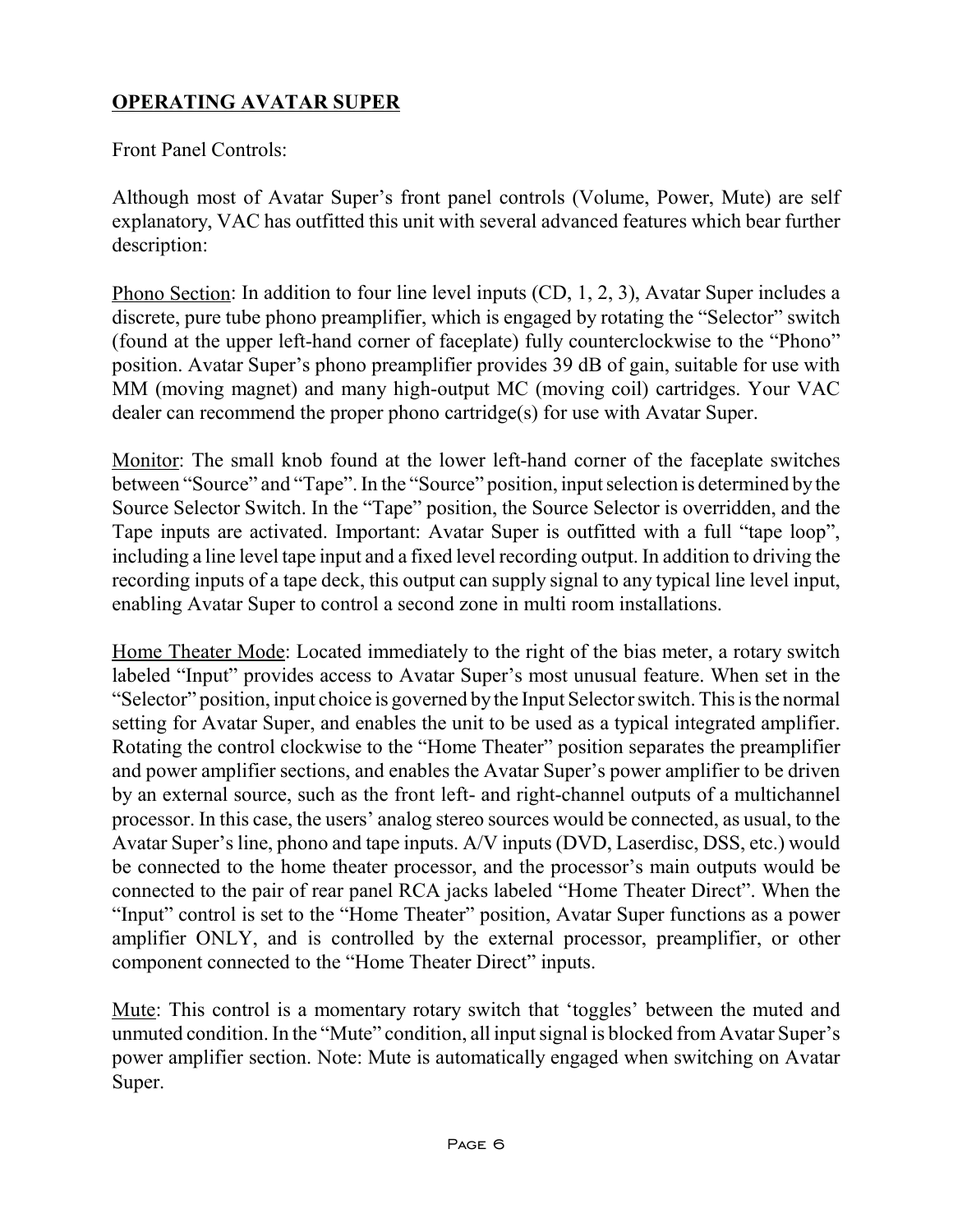This knob isspring loaded; moving the control clockwise will toggle Avatar Super between the "Mute" and "Operate" condition. When Avatar Super is muted, a red glow will be observed in the bias meter. On occasion Avatar Super may seem not to have responded to a turn of the "Mute" knob; this is due to "contact bounce" in the switch. Simply turn the knob again until the desired condition is attained.

#### **REMOTE CONTROL**

The remote control allows for wireless adjustment of "Mute" and "Volume".

The remote wand is powered by two "AAA" batteries. These should be of the alkaline type. You will need to install them in the wand before using the remote. Since batteries can leak, they should be removed from the wand if it is not going to be used for an extended period of time.

Volume Up/Down: These buttons cause a motor to turn Avatar Super's volume control. Motorized controls offer superior sound, as well as direct visual indication of volume setting. The front panel control may also be used directly in the conventional way.

Mute: Pressing either side of the "Mute" button will toggle Avatar Super between the "Mute" and "Operate" condition. When muted, a red glow will be observed in the bias meter. Mute is automatically engaged when switching on Avatar Supers equipped with the remote control option.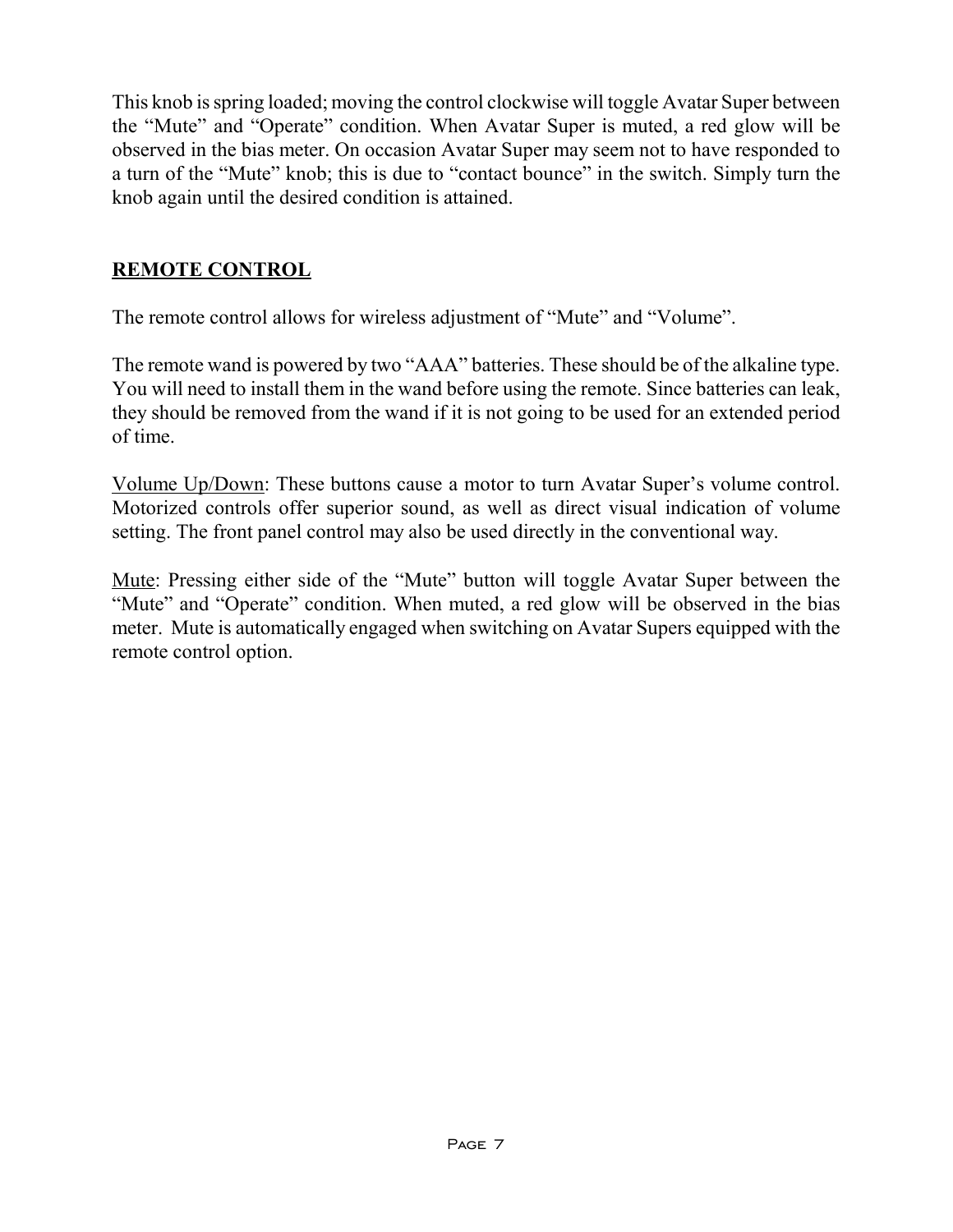#### **OBTAINING THE BEST PERFORMANCE FROM AVATAR SUPER**

Although surprisingly simple to use, Avatar Superis also remarkably versatile, and has been outfitted with an assortment of useful features that enable it to excel in a broad range of applications. Familiarity with these facilities will assure that Avatar Super performs optimally in your system.

Output Tube Bias Adjustment:

Your Avatar Super has been shipped with the output tube bias properly set. Nonetheless, it should be checked when you install your amplifier and approximately once every month thereafter. It must also be adjusted each time a tube is replaced.

Allow the amplifier to reach normal operating temperature (about ten minutes of warmup should be sufficient). Mute the amplifier and remove the small, gold-handled access panel (located below the bias meter) from the front of the unit. You will see a four pairs of buttons and knobs, each pair of which corresponds to one of the four KT88 output tubes (V10-V13, respectively). Press the button for V10 and observe the bias meter. Rotate the knob directly above and to the right of the button until the needle is centered on the small black dot near the top of the meter. Repeat for V11, V12 and V13, and then, because the adjustments can interact slightly, recheck all four tubes, starting once again with V10.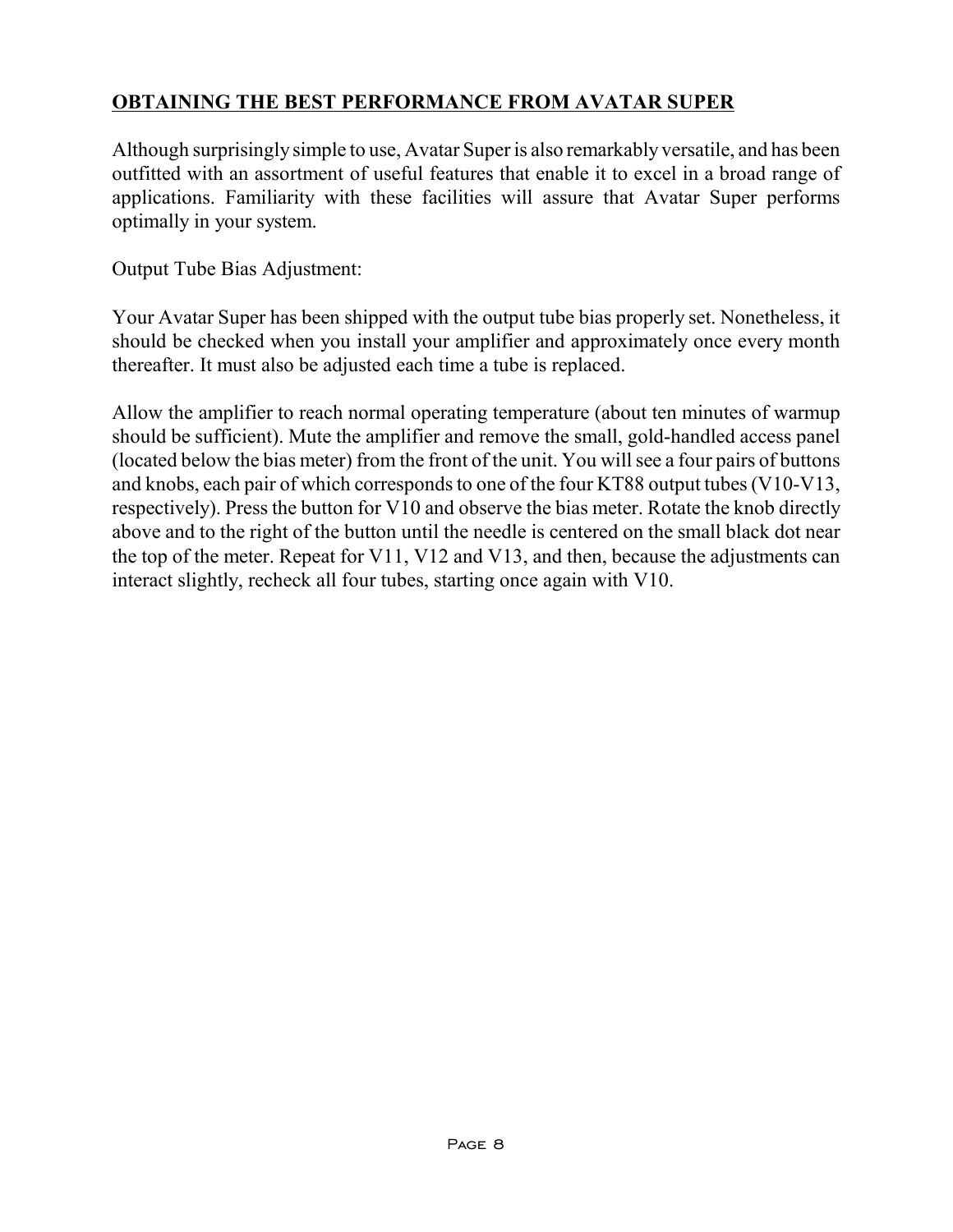#### **PREAMPLIFIER OUTPUT**

The preamplifier outputs may be used in many ways. Most common will be to provide signal to an active subwoofer.

You may also use the Avatar Super as the main unit in an elaborate active biamplification configuration. In such cases, hookup is made as follows:

- 1) Connect the preamplifier outputs to the active crossover inputs.
- 2) Connect the high frequency outputs from the crossover to Avatar Super's Home Theater/Cine inputs.
- 3) Connect the low frequency outputs from the crossover to the bass amplifier(s).
- 4) Set the Avatar Super to the "Home Theater" mode via the front panel control.
- 5) The Selector, Tape Monitor switch, volume control, and mute switch will function as normal, controlling signal for both high & low frequency systems.
- 6) Adjust the relative level between the high and low frequency systems with the trim controls on the crossover.
- NOTE: The line stage of Avatar Super inverts absolute phase, while its power amplifier section does not. Thus, overall, Avatar Super inverts phase from all inputs to both the preamplifier outputs and the speaker terminals.

Absolute phase inversion through the Avatar Super may be corrected by inverting your loudspeaker connections, *i.e.*, connect the positive speaker lead to the "G" terminal, and the negative speaker lead to "2", "4", or "8".

You must take care that your bass amplifier and bass speaker are connected to yield the same absolute phase result.

*Some people appear able to hear absolute phase inversion, while many do not. However, the phase of the recordings we buy is indeterminate, such that any installation will be incorrect in this regard about 50% of the time.*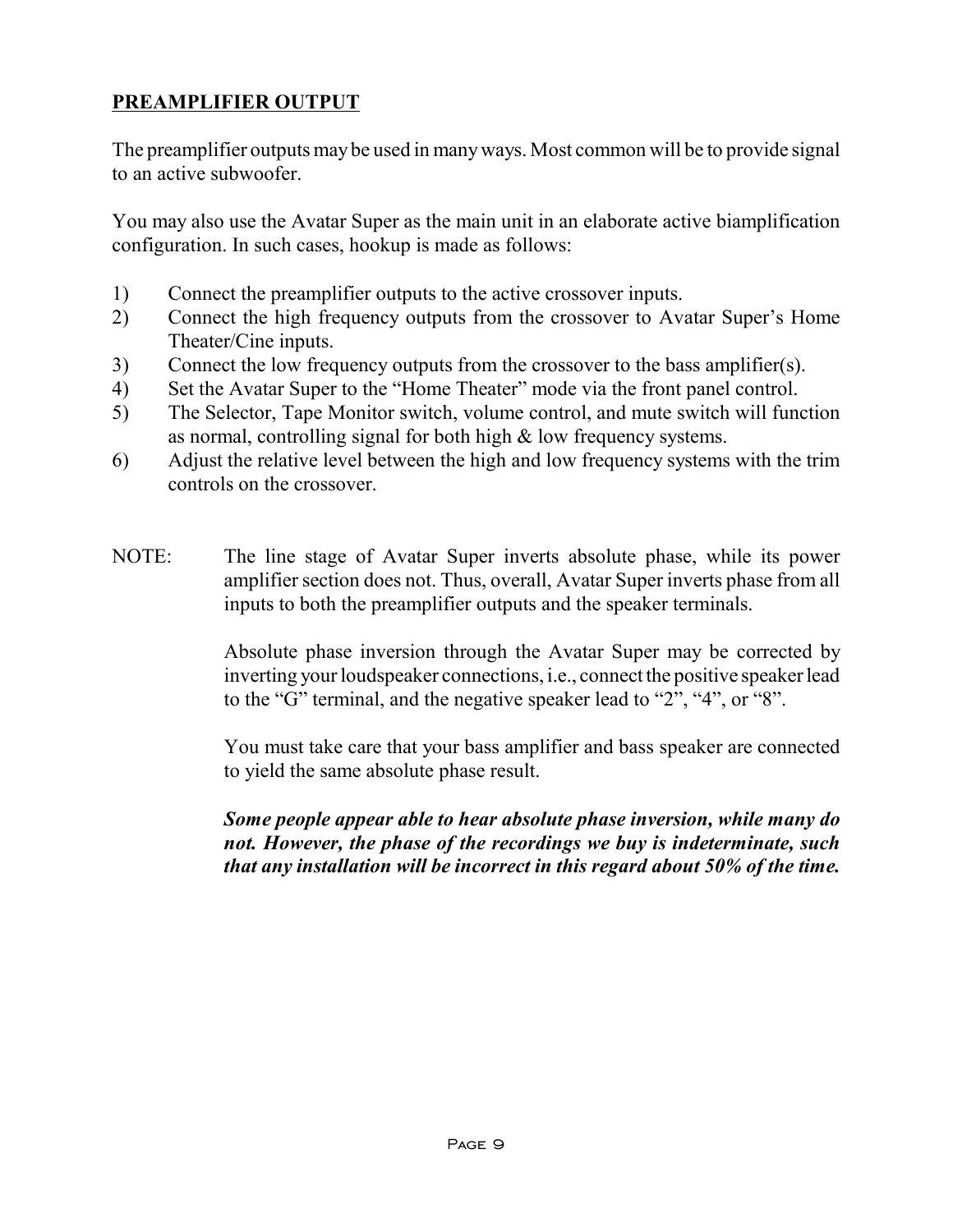#### **Matching Avatar Super To Your Loudspeakers**

Like many modern tube amplifiers, Avatar Super includes multiple "transformer taps" for the left- and right-channel outputs. The rear panel includes separate binding posts for each channel's 2, 4, and 8-Ohm taps. Do NOT assume that the tap which corresponds to your speakers' published impedance specification will yield the best sound. Due to the various standards by which impedance can be measured, not to mention the fact that a speaker's impedance varies with frequency, it is impossible to assert with certainty which output tap will yield the best sound. For this reason, VAC strongly suggests auditioning your speakers through both taps. In general, we find that a speaker's minimum impedance is more important than its nominal (average) impedance when determining which tap is correct. A lack of bass response often indicates that a lower impedance tap should be tried.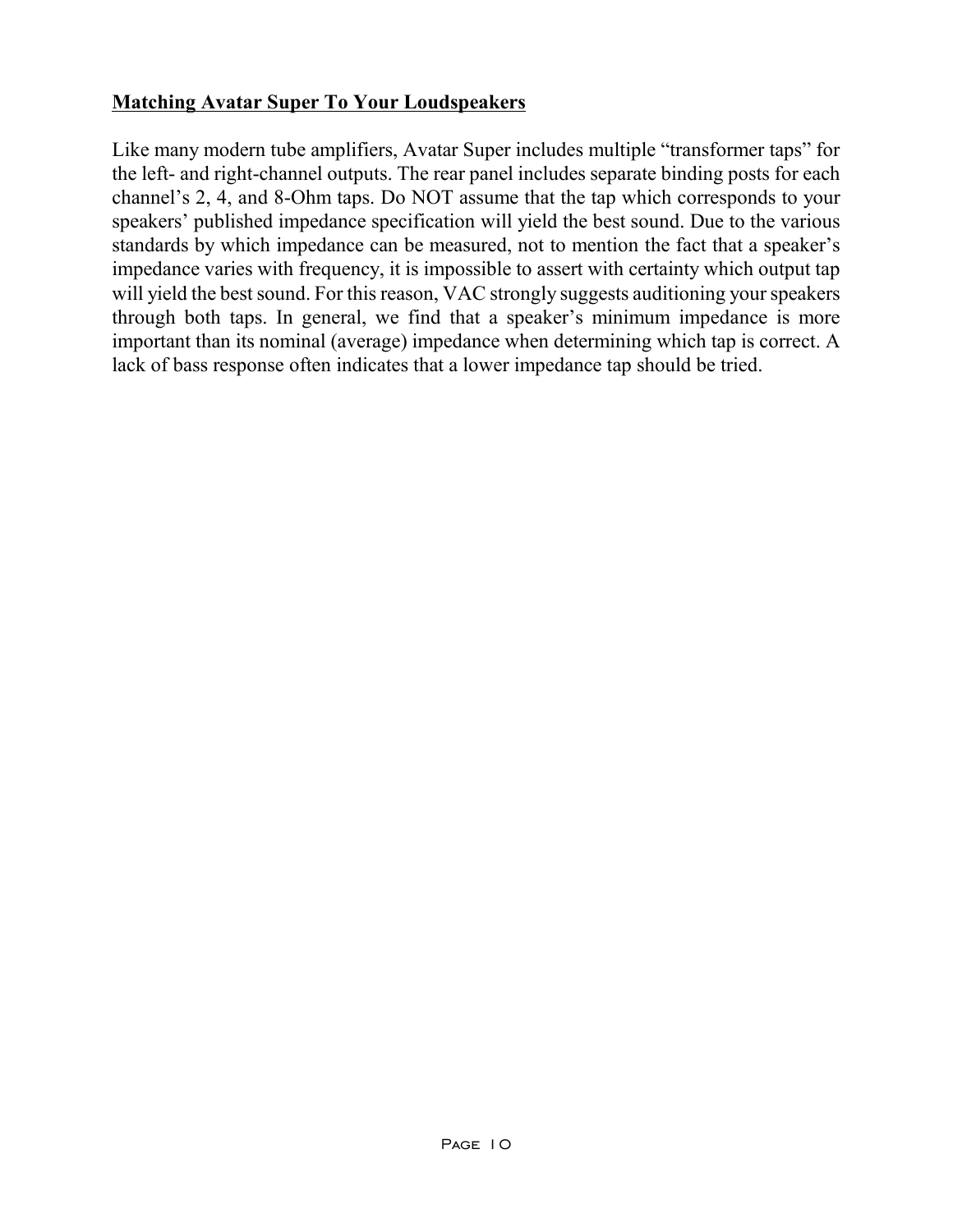#### **MAINTENANCE**

#### Chassis Care:

Although your VAC Avatar Super chassis and faceplate are extremely durable, itsfinish can be scratched, chipped or damaged if improperly treated. Cleaning with a soft, damp cloth while the amplifier is switched off and unplugged should restore the finish to its original lustre. Never clean Avatar Super with harsh or caustic cleansing agents.

When shipping your Avatar Super, be certain to wrap the amplifier in the cloth, tissue or plastic wrap in which it was originally packaged. Given the high gloss of the lacquered finish, make sure there are no ridges or sharp surfaces in those parts of the cloth which contact the faceplate. Use of a coarser cloth or failure to otherwise protect the faceplate may result in damage to the finish. VAC is not responsible for cosmetic damage resulting from improper care or packing.

Installing New Tubes:

Original Equipment Replacement tubes are available from VAC. These tubes ensure your Avatar Super will meet or exceed all factory performance specifications.

Before replacing tubes, all power must be off. Mute unit, place power switch in the "off" position and unplug power cord. Remove cover and old tubes ONLY after the unit has cooled down (In normal use, tubes become hot enough to cause serious burns. Allow several minutes for tubes to cool before attempting to remove or replace.) Install the new tubes fully firmly in their sockets, taking care to observe the direction of the locating ridge in the plastic center pin of the KT88 output tubes' metal  $\&$  phenolic base. With 9-pin miniature tubes (V1-V9), make sure that pin pattern corresponds to holes in tube socket.

When changing KT88 (V10-V13), turn the bias control corresponding to the new tube fully counterclockwise. After turning the unit on and allowing it to reach normal operating temperature, follow the normal biasing procedure.

In the event that trouble is encountered, switch power to the "off" position, check that all tubes are correctly seated in their sockets and check all signal, speaker and power connections. If possible, try another tube. If the problem persists, please consult your VAC dealer or contact the factory directly.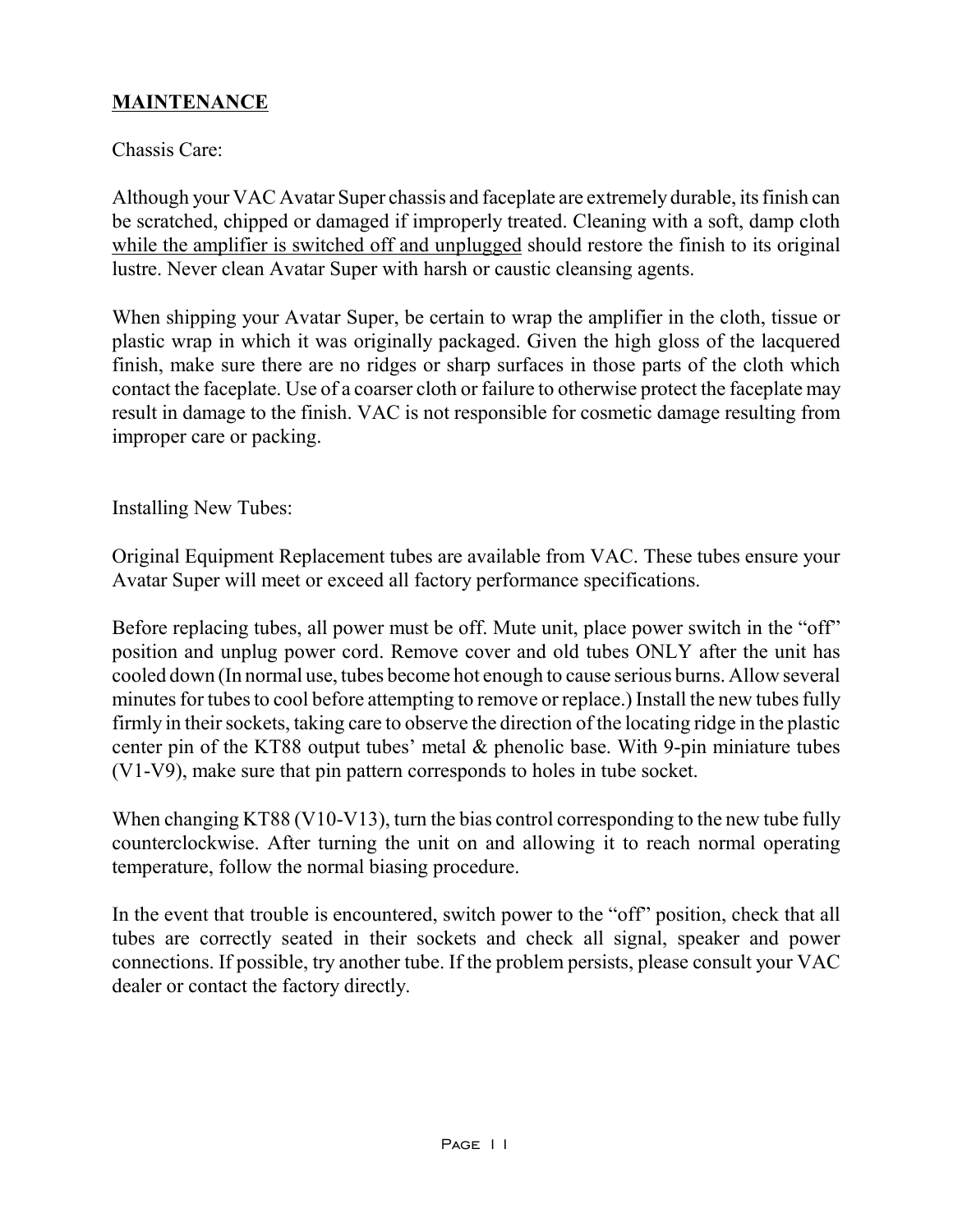#### **GENERAL INFORMATION ABOUT TUBES**

It is a truth that each brand of tube sounds different in a particular high resolution circuit. This is because no two manufacturers make a tube type in quite the same way, and the central tendencies of the performance parameters will differ slightly with each maker.

Thissonic variability may at first seem a liability, but further thought will reveal that it is an advantage. The owner of a tube amplifier can select those tubes which sound like the real thing in his/her specific system. VAC can recommend the best tubes for your amplifier.

Normally vacuum tubes should last for 4,000 to 12,000 hours of use, or two to ten years for most users. There are always occasional exceptions, long or short. If you have to replace a tube before, say, 3,000 hours, just replace the single tube. If you have to replace a tube at 8,000 hours, replace them all and keep those still functioning well as spares

VAC will be happy to test tubes for concerned customers.

#### **WARRANTY**

Your equipment is warranted for a period of thirty (30) days from the date of purchase.

In addition, if the registration form is received by VAC along with a copy of your sales receipt from an authorized VAC dealer within this thirty days, a service contract will be extended to cover your equipment for three  $(3)$  years (tubes excepted). It is the responsibility of the purchaser to determine suitability of this unit for any given application.

This warranty applies only to units sold in the United States of America through authorized VAC dealers. It covers factory service and standard return shipping. For warranty information outside of the U.S. contact the importer of VAC equipment for your country. Units sold outside of the U.S. should still be registered with VAC.

Your questions and comments are always welcome. Contact:

Valve Amplification Company, Inc. 1731 Northgate Boulevard Sarasota, FL 34234 USA Telephone 941 359 2066 Facsimile 941 359-2057 E-mail [info@vac-amps.com](mailto:info@vac-amps.com)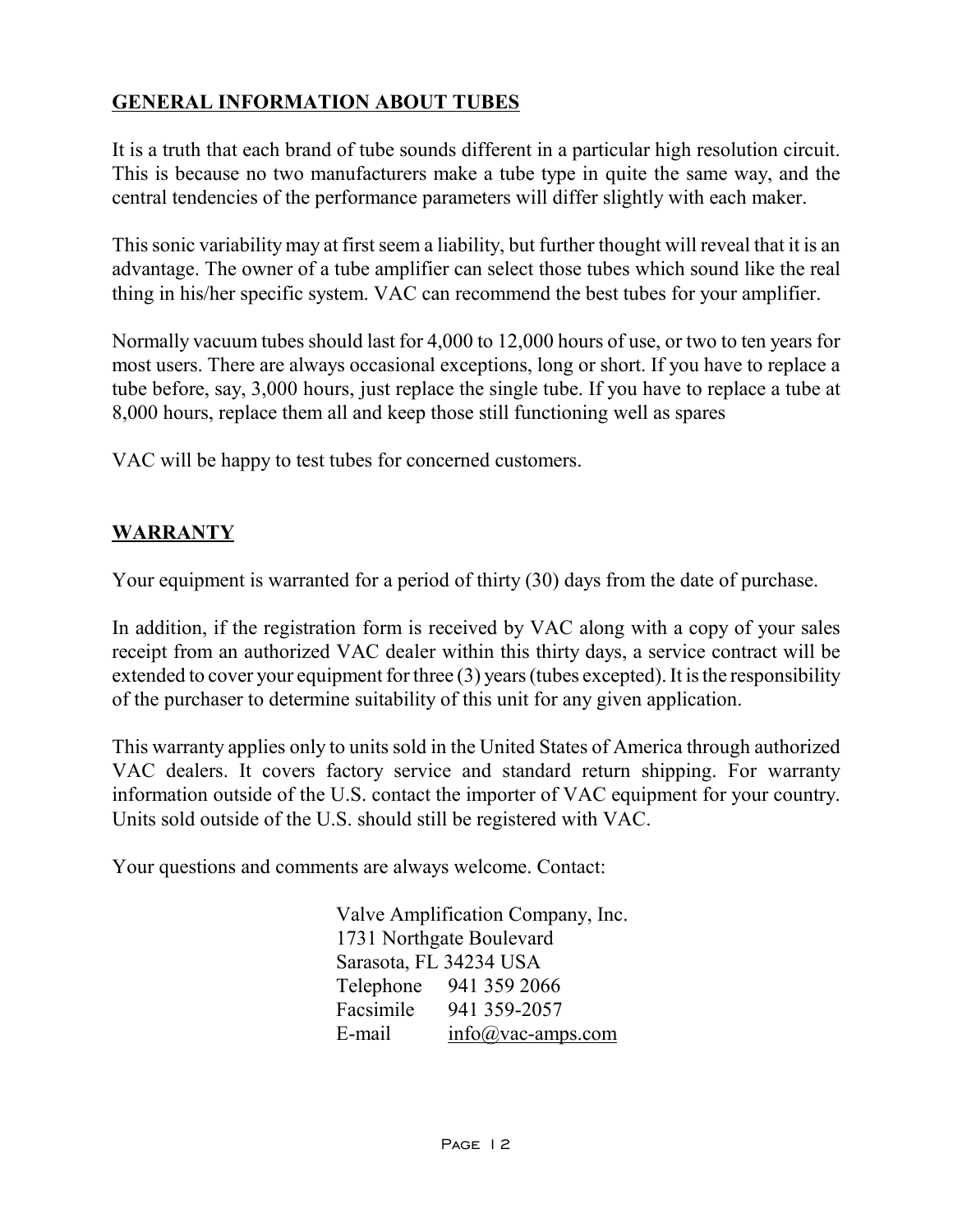### **VAC AVATAR SUPER SPECIFICATIONS (typical)**

| Type:    | Integrated vacuum tube amplifier with MM phono stage and       |
|----------|----------------------------------------------------------------|
|          | home theater (direct power amplifier) mode. Remote control for |
|          | volume & mute.                                                 |
| Options: | External MC step-up network (plugs into MM input)              |

#### **Power amplifier ("Home Theater" direct mode):**

| Output matching:    | $2, 4,$ or 8 ohms nominal                              |
|---------------------|--------------------------------------------------------|
| Power output:       | 80 watts/channel ultralinear                           |
| Frequency response: | 9 Hz - 35 kHz +0 / -0.5 dB; 3 Hz - 71 kHz +0 / -3.0 dB |
| Residual noise:     | Typically less than $0.5$ mV at 8 ohm output           |
| Absolute phase:     | Non-inverting                                          |

#### **Line stage preamplifier**:

|                                            | Maximum input signal: Infinite (attenuation precedes line stage) |
|--------------------------------------------|------------------------------------------------------------------|
| Preamp/subwoofer output: Volume controlled |                                                                  |
| Absolute phase:                            | Inverting from all inputs                                        |
| Tape output:                               | Unity gain from selector, non-inverting                          |

#### **Phono stage preamplifier**:

| Gain:               | 42 dB (measured at tape output)                            |
|---------------------|------------------------------------------------------------|
| Frequency response: | RIAA $+/-$ 25 dB                                           |
| Absolute phase:     | Non-inverting by itself (inverting through the line stage) |

#### **Tube compliment**:

| $2 \times 12AX7$ low noise (phono)  | Identified as V1, V2             |
|-------------------------------------|----------------------------------|
| $1 \times 12AX7$ (phono)            | Identified as V3                 |
| $1 \times 12$ AU7 (line stage)      | Identified as V4                 |
| $1 \times 12AX7$ (line stage)       | Identified as V5                 |
| $4 \times 12$ AU7/6189A (power amp) | Identified as V6, V7, V8, V9     |
| 4 x KT88 (power amplifier)          | Identified as V10, V11, V12, V13 |
|                                     |                                  |

**Warranty:** Up to three years parts and labor, excluding tubes.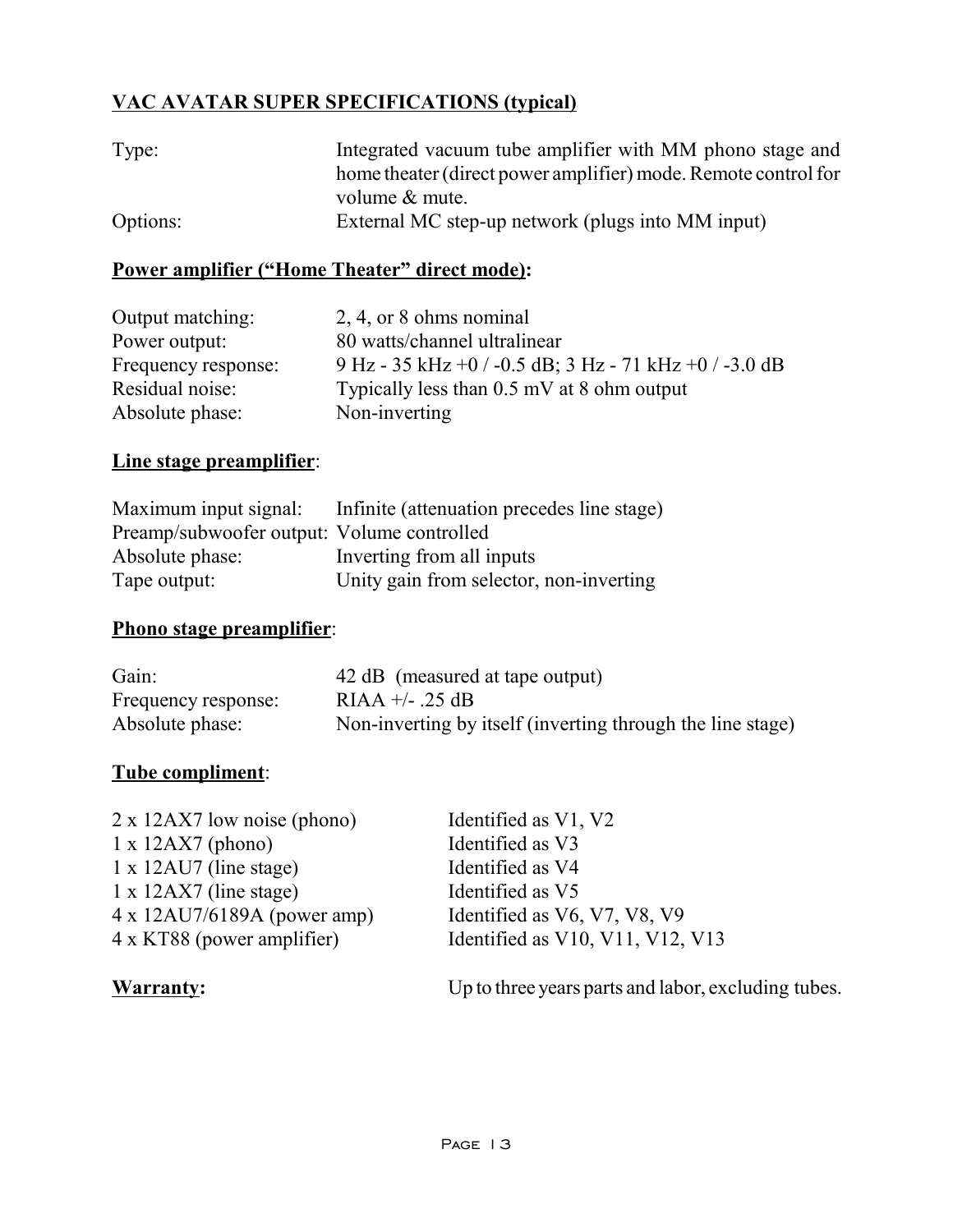# **LOCATION OF TUBES AND BIAS CONTROLS**

Avatar Super



CAUTION: TUBES BECOME EXTREMELY HOT IN USE. DO NOT OPERATE WITHOUT CAGE IN PLACE. ALLOW ALL TUBES TO COOL BEFORE REMOVING THE COVER. FALLOW ALL PRECAUTIONS IN THIS MANUAL AND ON THE UNIT.



For best results use VAC Tested audio tubes.